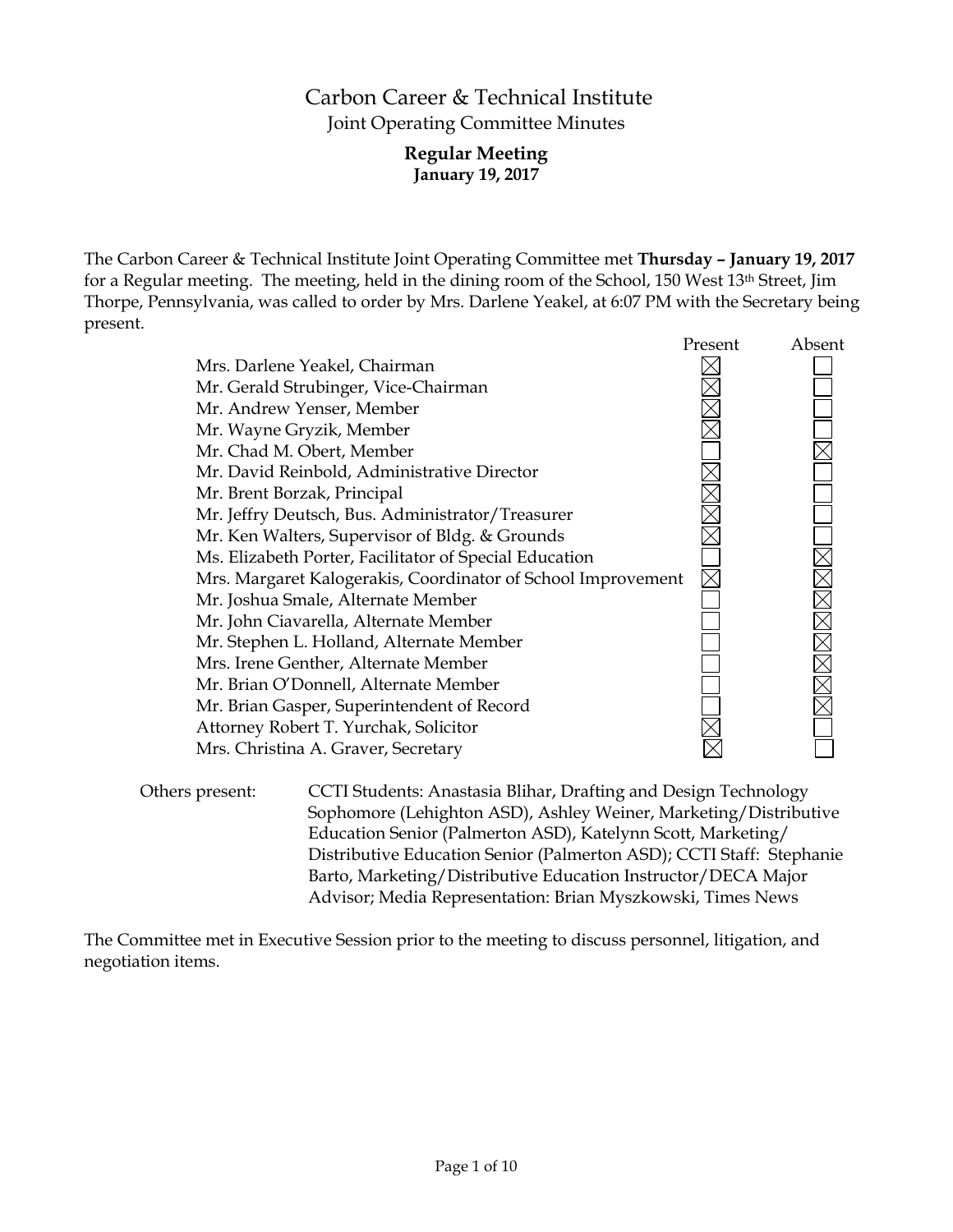# **Approval of Minutes**

A. MOTION by Mr. Strubinger, SECONDED by Mr. Gryzik to approve the Minutes of the December 20, 2016 Re-scheduled Reorganization and Regular Meeting.

VOTE: YES - 4 NO - 0 ABSENT - 1 ABSTENTIONS - 0

Motion carried.

#### **Courtesy of the Floor to Visitors**

NONE

# **Approval of Treasurer's Report (December 2016)**

A. MOTION by Mr. Yenser, SECONDED by Mr. Strubinger to approve the Treasurer's Report for December 2016 showing a final balance of \$6,988,891.21 in the General Fund, and \$57,807.30 in the Student Activities Account.

| <b>ROLL CALL VOTE:</b>      | Yes | No | Absent          | Abstain |  |
|-----------------------------|-----|----|-----------------|---------|--|
| Mr. Strubinger - Jim Thorpe |     |    |                 |         |  |
| Mr. Yenser - Lehighton      |     |    |                 |         |  |
| Mr. Gryzik - Panther Valley |     |    |                 |         |  |
| Mr. Obert - Weatherly       |     |    |                 |         |  |
| Mrs. Yeakel - Palmerton     |     |    |                 |         |  |
|                             |     |    | Motion carried. |         |  |

# **Approval of Payment of Bills**

A. MOTION by Mr. Gryzik, SECONDED by Mr. Yenser to approve Payment of Bills - General Fund and Other Accounts.

ROLL CALL VOTE:  $Y$ es No Absent Abstain

Mr. Strubinger - Jim Thorpe Mr. Yenser - Lehighton Mr. Gryzik - Panther Valley Mr. Obert - Weatherly Mrs. Yeakel - Palmerton



 $\boxtimes$ 

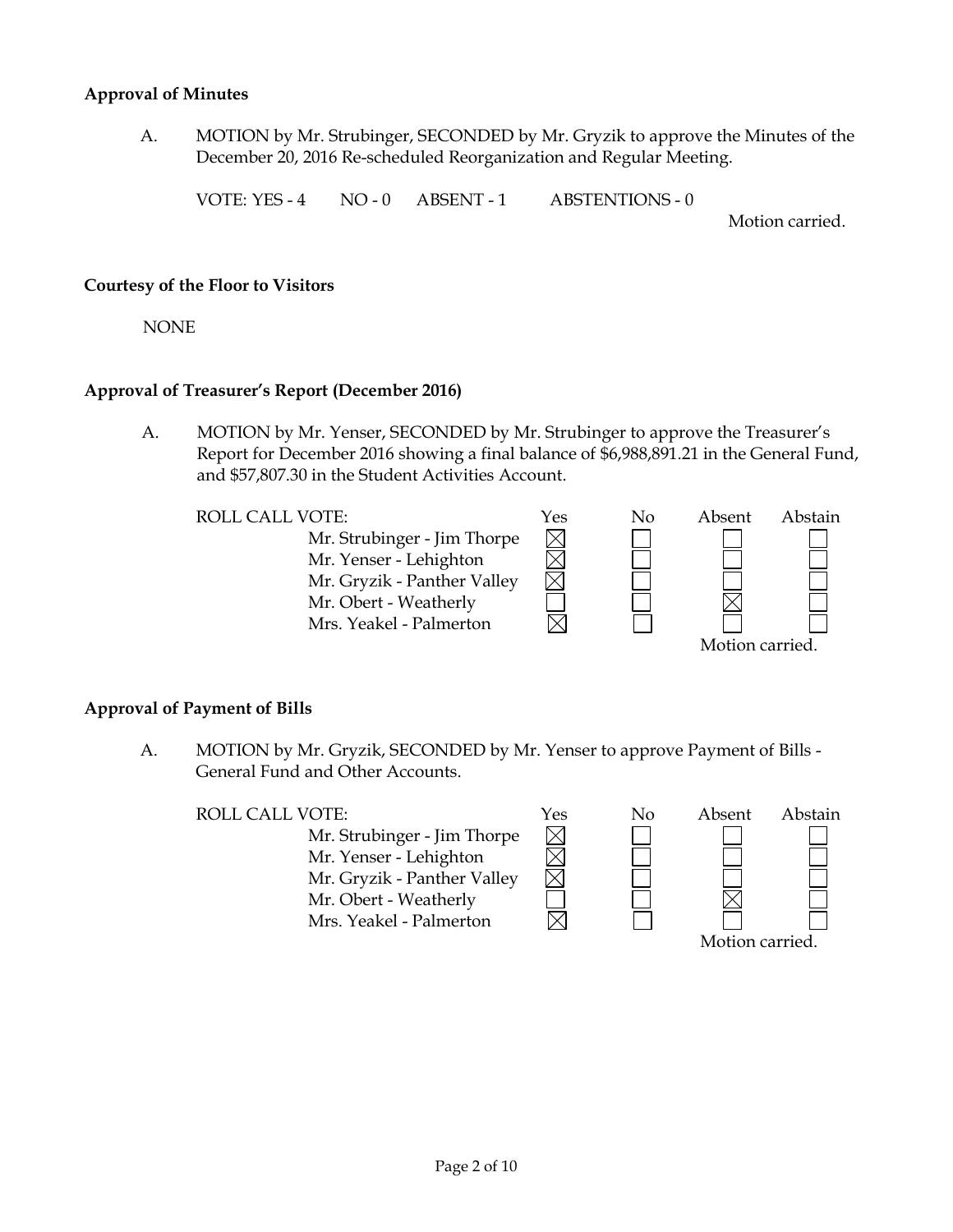# **Administrative Reports**

- A. Director's Report Mr. Dave Reinbold, Administrative Director
	- a. Student Representative Mrs. Margaret Kalogerakis, Student Council Major Advisor introduced student Anastasia Blihar, Drafting and Design Technology Sophomore (Lehighton ASD) who reported on the following:

# **Student Council**

- o The members presented some lunch ideas to Chef Burke, their assignment at last month's meeting - many new food choices for Chef to look into and more of the meals that are presently offered.
- o A trip is being planned for late February to the Shriners Children's Hospital in Philadelphia. Collecting pull-tabs for their recycling program. Trip should motivate students to collect more in our classes. Beneficial to actually see how our small contribution adds up.
- o Members will wear their Student Council shirts once a month, the day of the JOC meeting. Giving members a chance to stand out and be in touch with other students on any issue that could possibly be presented to administration.
- o Small number of students will be helping a Palmerton Church, who in turn prepares food bags and delivers them to three elementary schools in the Palmerton Area School District.
- o Students will be designing and making Valentine Cards for all students. Valentines will be distributed on February 14th.

# **Interact Rotary Club**

- o Very busy making WAPI's (water pasteurization indicator). Received the kit of 200 and are now in the process of putting them together. When finished they will be sent to Honduras, through the Jim Thorpe Rotary Club.
- o Selling raffle tickets for a park bench, made by our carpentry students. Proceeds will go to the Dimmick Library in Jim Thorpe

# **SADD**

- o Driving simulators from LVH will be coming to CCTI in February.
- o Feb. 14 Domestic Violence Service Center will be coming to do a presentation on Healthy Relationships and Violence.
- o Still collecting clothing for Operation School Wear and have donated three (3) times this year.
- o Selling Flower Grams for Valentine's Day the first week of Feb.
- o Raised \$130 for Jeans for Troops, which uses the money to assist the GI Go Fund.
- B. Principal's Report Mr. Brent Borzak
	- a. 2016-2017 school year progressed into 2017. Looking forward to a successful second half of the school year. Students, staff and administration are focused on working towards school goals. Second marking period coming to a close.
	- b. Currently in the process of administering the winter wave of Keystone Exams to our students.
	- c. January 31st, will be hosting freshman tours for sending school districts.
	- d. February will be celebrating Career and Technical Education Month at CCTI with various activities, including multiple presentations related to teen issues and other topics.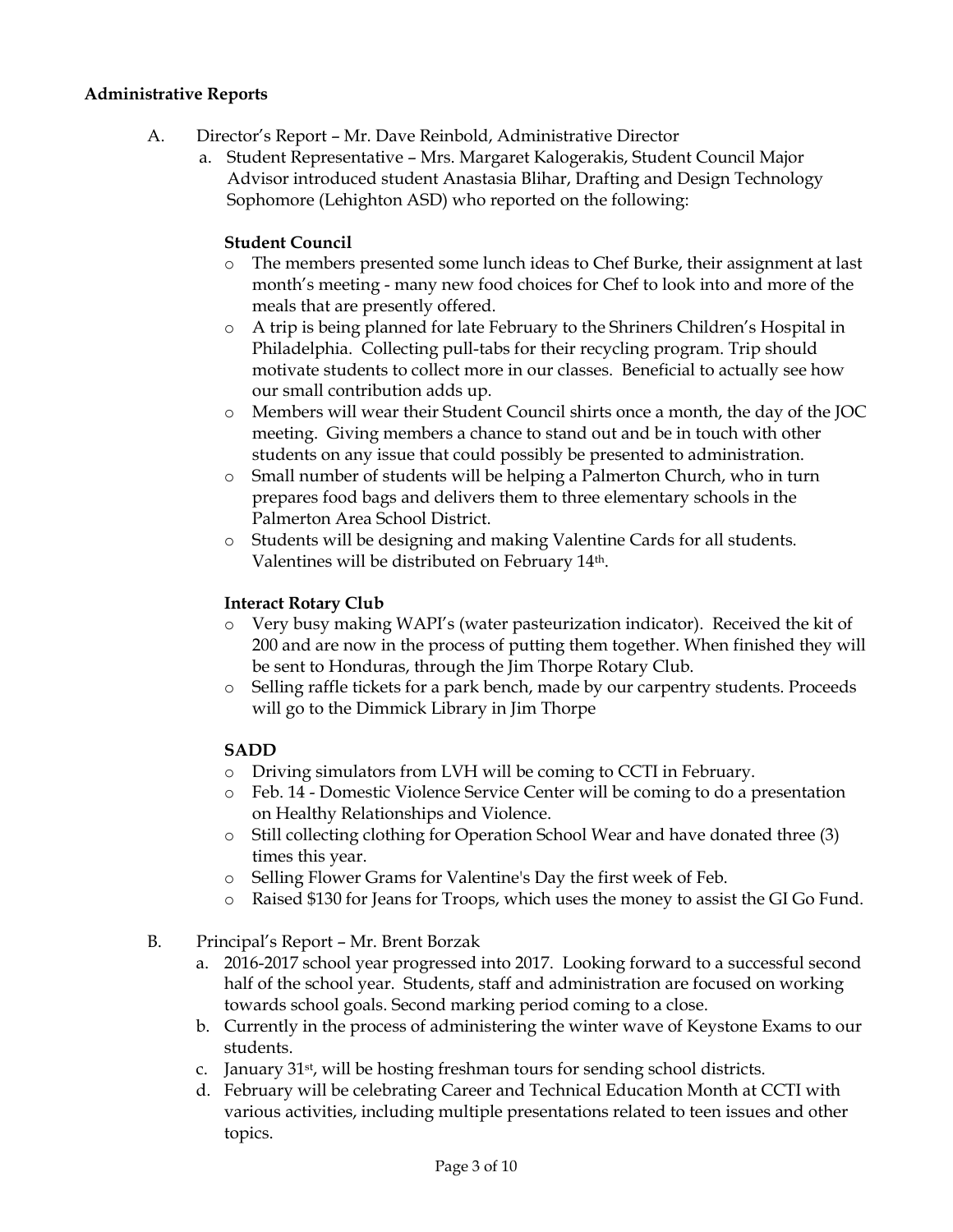e. DECA

Mr. Borzak introduced Mrs. Stephanie Barto, DECA Major Advisor who in turn introduced DECA President, Ashley Weiner, Marketing/Distributive Education Senior (Palmerton ASD) and Vice-President, Katelynn Scott, Marketing/Distributive Education Senior (Palmerton ASD) who shared a PowerPoint presentation reflecting the activities (76ers field trip) and fundraising (bake sale, "tape that teacher," CCTI built bird house raffle – built by carpentry students, designed by Graphic Design students, "bagger for a day" at Country Harvest n Palmerton, etc.) in which DECA has partaken thus far this year as well as the following:

# **CCTI DECA District Winners 2016**

Carbon Career & Technical Institute's DECA chapter hosted the annual DECA District 7 competition on December 8, 2016. Over 320 students from 10 schools participated in the event. The competition included a 100 question written test and a role-play scenario that the student must solve and present to a judge. The combination of the scores determines the final results of each event. Events include various marketing, hospitality and sports events. The top six students in the individual events and the top four team participants will advance to the state conference in Hershey this February. Forty-five (45) CCTI DECA members participated. The chapter had seven  $(7)$  1<sup>st</sup> place winners and twenty-nine  $(29)$  state qualifiers. Congratulations to all of our winners.

CCTI DECA Advisors and chaperones are: Mrs. Stephanie Barto, Mrs. Sandi Kohutka, Mr. Bill Stoudt and Mr. Scott Bartholomew.

Vicky Hetrick - 4th (PASD) Bryce Rivera - 2nd (JTASD) Emily Devonshire - 5th (PVSD)

Shannon Higgins - 1st (PASD) Jacob Snyder - 2nd (PVSD) **Retail Merchandising** Garry Goodhile - 3<sup>rd</sup> (PVSD) Morgan Neumann - 2<sup>nd</sup> (LASD) Nichita Golovca - 4th (JTASD)

Connor Samuels - 3<sup>rd</sup> (PASD) Ryan Schmidt - 3<sup>rd</sup> (PASD)

Rachael Dickson - 1st (PASD) Seth Patterson - 5<sup>th</sup> (JTASD) Kaitlyn Solomon - 6<sup>th</sup> (LASD) Jen Meyer - 6th (WASD)

Nick Ellis 3rd - (PVSD)

**Apparel and Accessories Quick Serve Restaurant Management**

**Restaurant and Food Service Management Automotive Services** Colby Zerbe - 1<sup>st</sup> (LASD)

# **Sports and Entertainment Marketing Business Finance Services** Eric Nothstein - 2<sup>nd</sup> (PASD)

Alyssa Stamets - 4th (JTASD) **Business Services Marketing** Garrett Demkovitz - 5<sup>th</sup> (PASD)

Rebekah Lorah - 3rd (PASD) **Principle of Business Management**

**Principles of Hospitality and Tourism Food Marketing Series** Hailey Behler - 6<sup>th</sup> (PASD)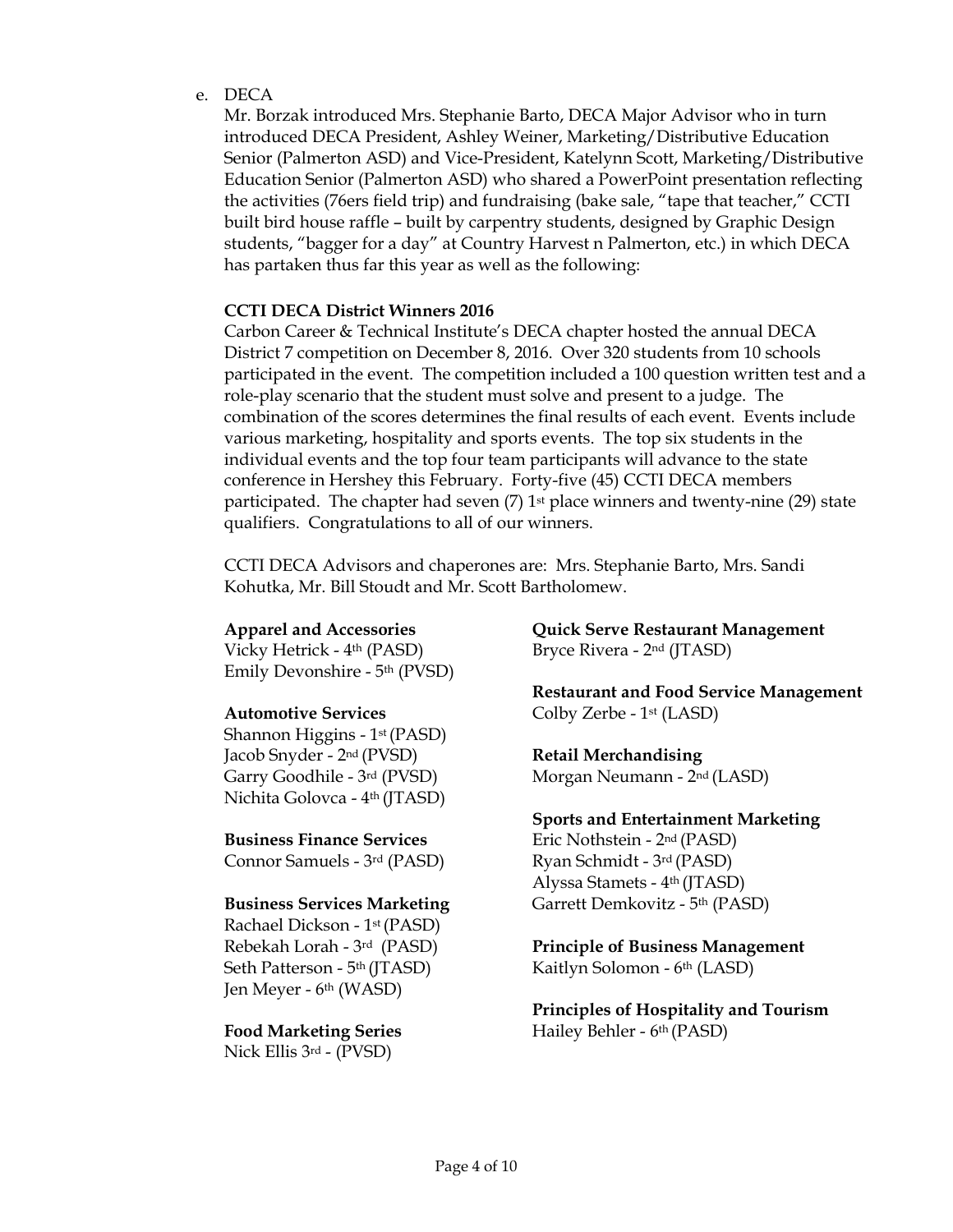# **Hotel and Lodging Management Principles of Marketing**

Ashley Srogi – 4<sup>th</sup> (PASD) Dylan Everett - 5<sup>th</sup> (JTASD) Alyssa Halada – 5th (PASD)

# Kayla Bumberger - 6<sup>th</sup> (PASD) (PASD) - 1<sup>st</sup>

**Marketing & Communications Team Event Marketing Communications** Katelynn Scott (PASD) & Ashley Weiner

> **Travel and Tourism Team Event** Anastasia Blihar (LASD) & Malynda Peabody (JTASD) – 1st

Mrs. Barto expressed her gratitude to Mr. Chris Anthony, former CCTI employee, current owner of Country Harvest in Palmerton for his generosity and support to CCTI's students allowing the "bagger for a day" activity as well as raffle sales. She also thanked the JOC and administration for their continued generosity and support. She added that a future fundraising activity will be a bowl-a-thon at Haja Lanes in Palmerton, another great supporter of CCTI.

C. Adult Education Report – Mrs. Heather Mullen, Adult Education Site Supervisor The following written report was shared in Mrs. Mullen's absence:

# **Course Update**

- Welding September 26 Start 6 students enrolled (complete in February)
- Welding March Start now registering
- $\bullet$  Intro. to Precision Machine  $-4$  students completed
- Intermediate CNC Operations Last course offered in partnership with LCCC PATH. Information Session on January 23<sup>rd</sup> at 6:00 pm. Now registering \$249!
- $\bullet$  ServSafe Exam Ongoing
- CPR/AED December  $20<sup>th</sup>$  5 students completed
- CPR Healthcare Provider March  $16<sup>th</sup>$  Now registering
- CPR Heartsaver April  $20<sup>th</sup>$  Now registering
- Microsoft Excel Independent Study January
- PennDOT Safety Inspection Mechanic Class I Exam Now registering
- Certified Personal Trainer March Now registering

# **Nurse Aide Update**

- 1st course started in December with 8 students
- Next Nurse Aide evening course begins March  $20<sup>th</sup>$ . Now registering,
- Summer CNA Day course Begins in June. Now registering.
- Nurse Aide Orientations held on Third Thursday of the month at 4:00 pm
- Program will be FREE or Reimbursable for many students.

# **LCCC Partnership**

 LCCC's PATH Grant supports the CNC and Precision Machining courses. It reduces the cost to the student from  $$1,325.00$  to  $$249.00$  – Current course for spring is Intermediate CNC Operations. This is the last class with funding.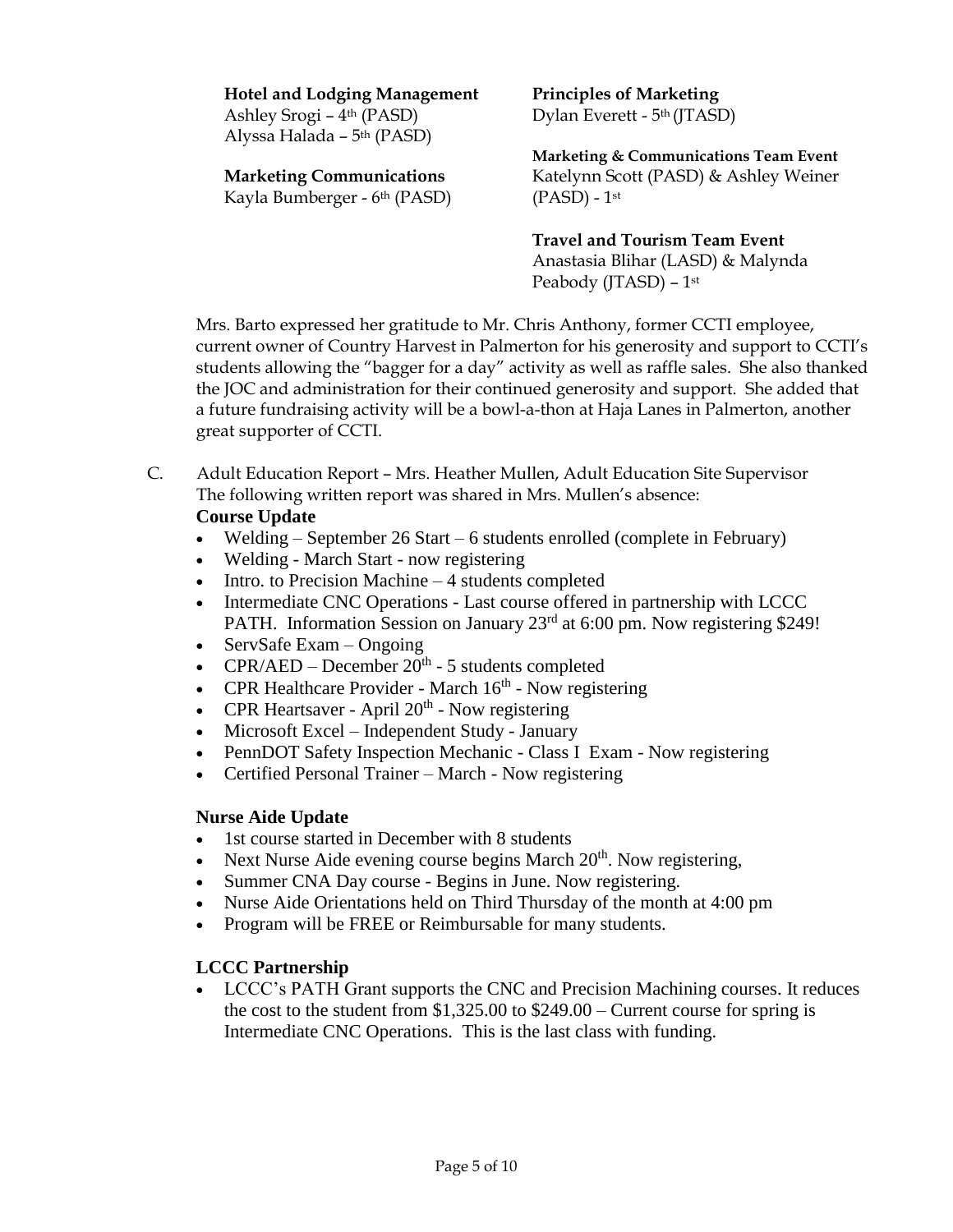# **Grant Report**

- Subcontractor with LCCC through PA Department of Ed Federal Literacy Grant to provide Secondary Diploma/College/Career Preparation instruction to 44 individuals for 2016-2017.
- The program provides FREE support for those that wish to test for the GED, prepare for college entrance, or brush up on skills for employment.
- Course offerings include day and evening options in Jim Thorpe or Lehighton, and distance learning options.
- Orientations are held at both Lehighton HS and CCTI throughout the year. Next Orientation is January 26<sup>th</sup> at 6:00 pm at CCTI

# **Outreach and Program Development Report**

- Developing professional Development Courses for Kovatch In need of instructors
- Attended CareerLink Healthcare Job Fair January 10th at LCCC
- Offered to host next CareerLink Manufacturing and Production Career Fair on March  $15<sup>th</sup>$  at CCTI
- Offered to host Department of Transportation Regional Update for licensed Inspection Mechanics in March

# **Employment Opportunities**

Carbon Career & Technical Institute is developing a pool of potential instructors for technical, business, and personal interest programs in the Adult Education Department.

# **Current Openings:**

Professional Development Instructor- Supervisory Leadership Forklift Instructor - Powered Industrial Truck

- D. Buildings & Grounds Report Mr. Ken Walters, Supervisor of Buildings & Grounds
	- a. Mr. Walters reported that all is currently running well. He and his staff continue to keep the building safe and secure during the winter weather. Only one snow day to date.
	- b. Mr. Walters answered questions regarding the upcoming house (tiny house) enhanced trailer) building project.
		- He contacted the company in California that is producing the trailer for the project and was told approximately two (2) additional weeks will be needed to complete at which time a delivery date will be scheduled.
		- The students under the direction of Mr. Hazelton, Carpentry Instructor have been reviewing the drawings in preparation.
		- The finished project will be just shy of 200 sq. ft. at  $8\frac{1}{2}$  x 24'
		- Mr. Reinbold shared that the deadline is the end of the 2017-2018 school year.
- E. Business Administrator's Report Mr. Jeffry P. Deutsch
	- a. Motion to approve the 2017-2018 proposed secondary budget to the five (5) participating districts is on this evening's agenda for approval.
		- a. Zero increase to the districts
		- b. 1.5% increase in expenditures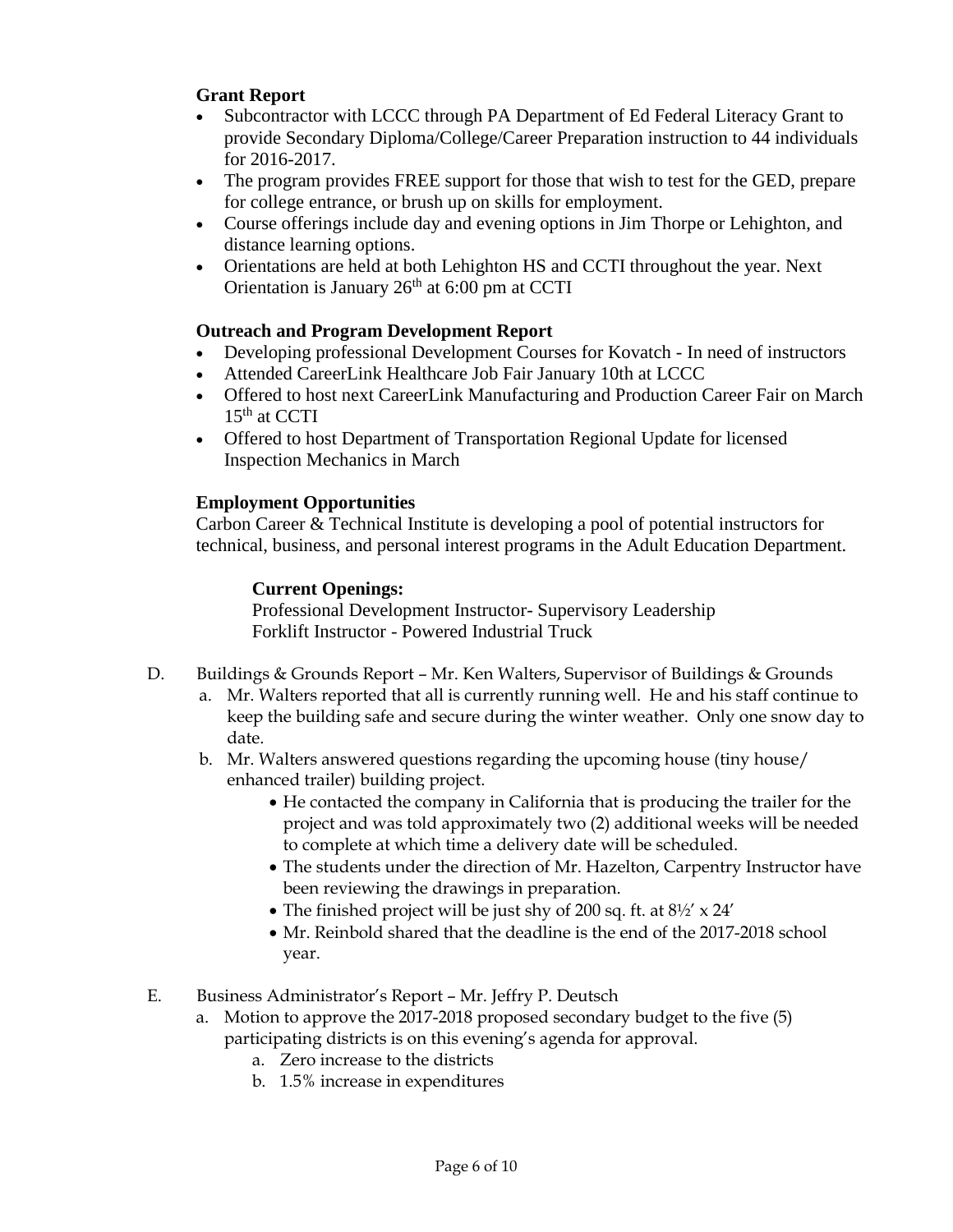# **Items of Business**

# *Personnel*

# **Substitutes Approved**

- A. MOTION by Mr. Yenser, SECONDED by Mr. Strubinger that the below listed individuals be approved to substitute for the 2016-2017 school year at the established rates, as follows:
	- Jeffrey Donadi Tutor
	- Alysse Hart Teacher, Instructional Aide
	- Donald McGorry Custodial/Maintenance/Groundskeeper/Cleaner
	- Ashleigh Papay Custodial/Maintenance/Groundskeeper/Cleaner

VOTE: YES - 4 NO - 0 ABSENT - 1 ABSTENTIONS - 0

Motion carried.

# *Education*

# **Competition Attendance Approved**

A. MOTION by Mr. Gryzik, SECONDED by Mr. Yenser that two (2) senior CCTI Auto Service Technology students attend the 15<sup>th</sup> Annual GLVADA (Greater Lehigh Valley Auto Dealers Association) Auto-Tech Competition Saturday, February 25, 2017 at Northampton Community College.

Mr. Strubinger - Jim Thorpe Mr. Yenser - Lehighton Mr. Gryzik - Panther Valley Mr. Obert - Weatherly Mrs. Yeakel - Palmerton

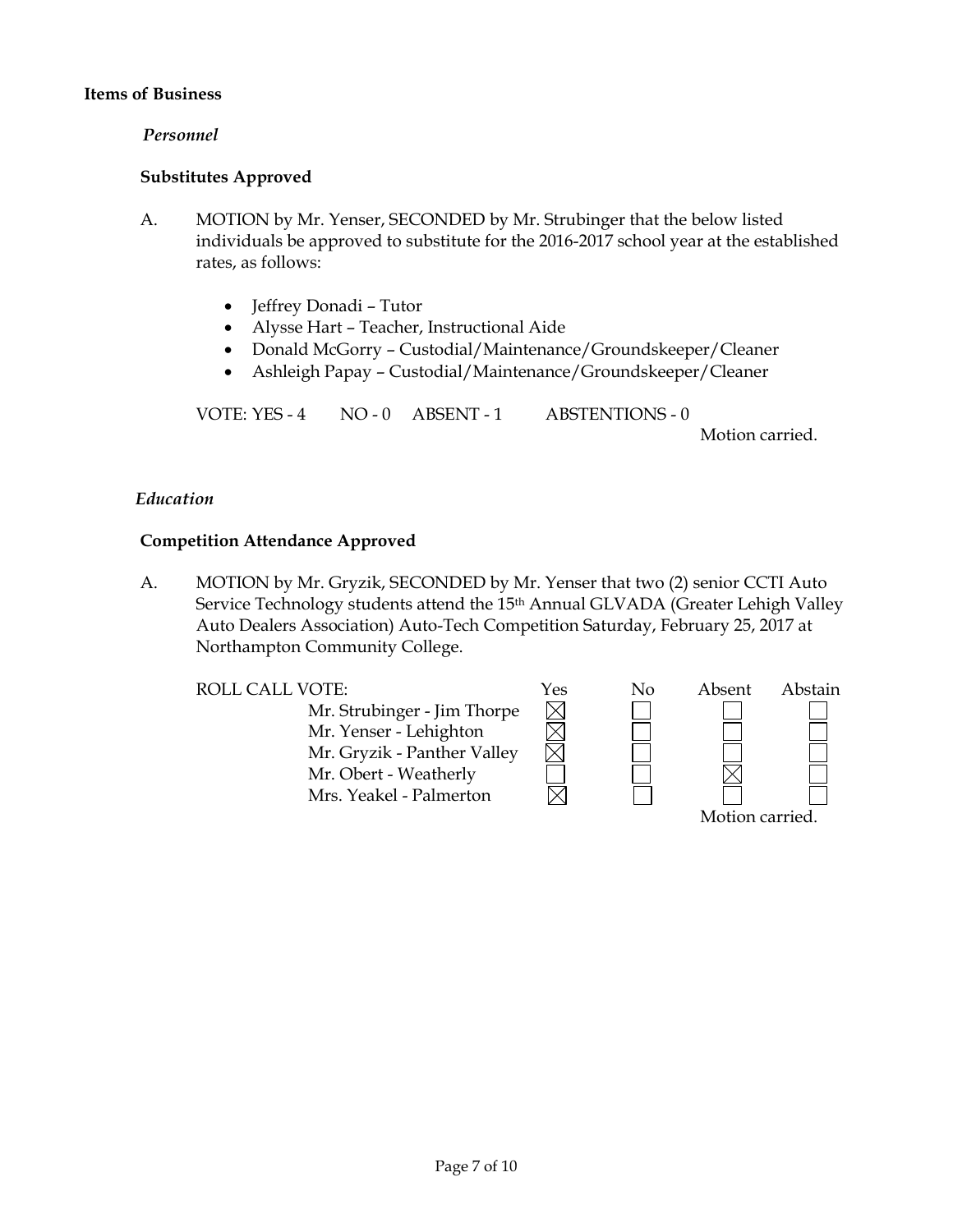# *Budget & Finance*

# **Forwarding of 2017-2018 Proposed Secondary Budget Approved**

- A. MOTION by Mr. Gryzik, SECONDED by Mr. Strubinger to approve the 2017-2018 Proposed Secondary Budget for Carbon Career & Technical Institute, calling for Receipts and Expenditures in the amount of \$8,210,852 to be forwarded as presented to the Boards of School Directors in each of the participating school districts for final adoption by Resolution.
	- Note: The 2017-2018 Proposed CCTI Budget represents an increase in district member share of 0.00% compared to the 2016-2017 year increase of 0.00%, the 2015-2016 year increase of 0.00%, the 2014-2015 year increase of 0.00%, and the 2013-2014 year increase of 0.50%.

冈

Mr. Strubinger - Jim Thorpe Mr. Yenser - Lehighton Mr. Gryzik - Panther Valley Mr. Obert - Weatherly Mrs. Yeakel - Palmerton



# *Buildings & Grounds*

NONE

# *Administrative*

# **Conference Attendance Approved**

A. MOTION by Mr. Strubinger, SECONDED by Mr. Yenser that Jeremy Pease, Drafting and Design Technology Instructor attend Synergis University: An Entire Day Dedicated to Helping You Stay Ahead (Autodesk Learning Event) May 17, 2017 at The Sands Hotel, Bethlehem, PA at a cost of \$102.82 to cover the expense of registration, mileage, and a meal.

| <b>ROLL CALL VOTE:</b>      | Yes | No | Absent          | Abstain |
|-----------------------------|-----|----|-----------------|---------|
| Mr. Strubinger - Jim Thorpe |     |    |                 |         |
| Mr. Yenser - Lehighton      |     |    |                 |         |
| Mr. Gryzik - Panther Valley |     |    |                 |         |
| Mr. Obert - Weatherly       |     |    |                 |         |
| Mrs. Yeakel - Palmerton     |     |    |                 |         |
|                             |     |    | Motion carried. |         |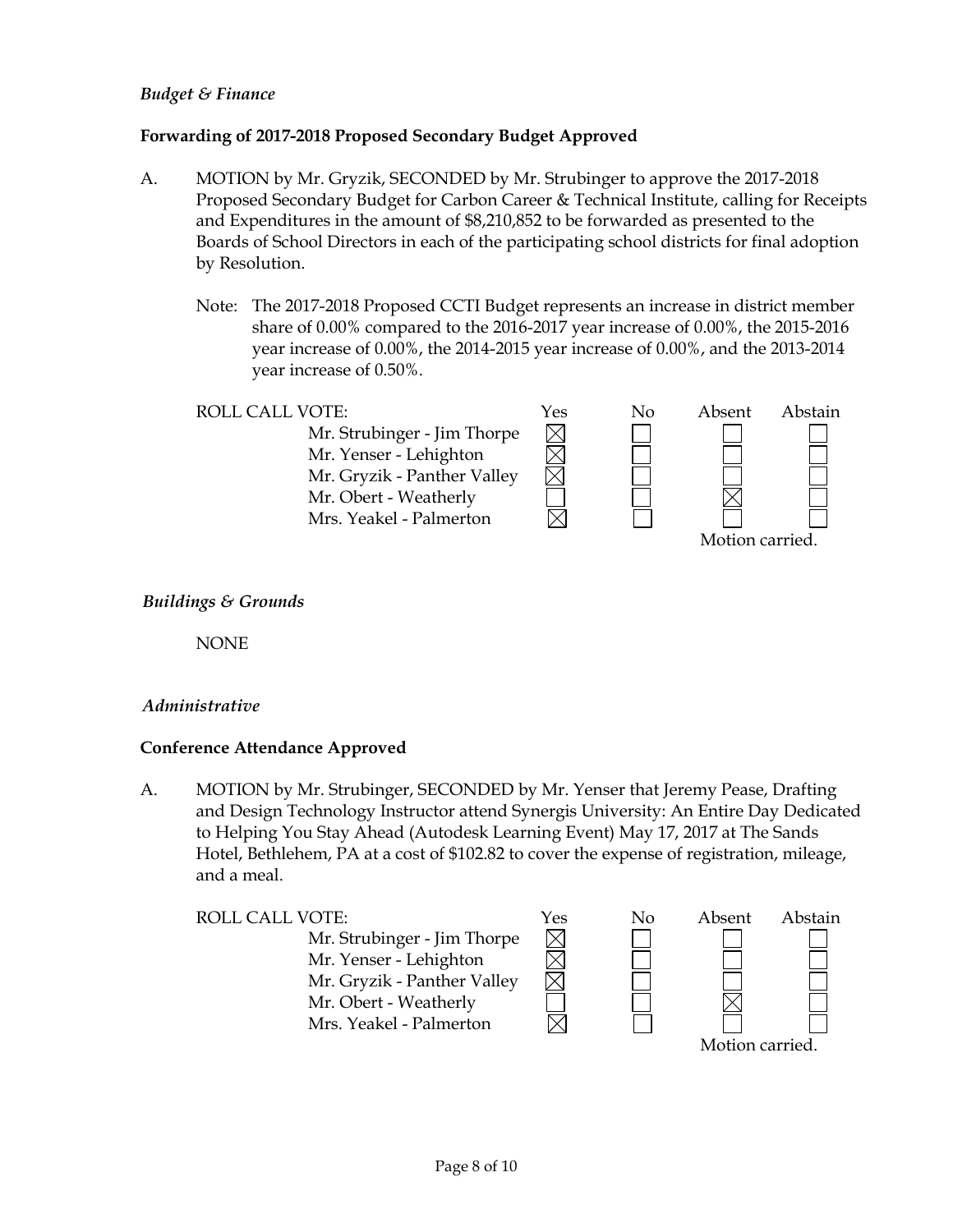# **Revised 2016-2017 Student/Teacher Calendar Approved**

- B. MOTION by Mr. Yenser, SECONDED by Mr. Strubinger to approve the revised 2016- 2017 CCTI Student/Teacher Calendar, as presented.
	- Note: The January 11, 2016 snow/emergency day will be made up on February 17, 2017.

VOTE: YES - 4 NO - 0 ABSENT - 1 ABSTENTIONS - 0

Motion carried.

# **Reports**

# **Foundation Report Approved**

A. MOTION by Mr. Gryzik SECONDED by Mr. Strubinger to accept the Carbon Career & Technical Institute Foundation Report, as presented.

Note: The balance in this account stands at \$2,612.26.

VOTE: YES - 4 NO - 0 ABSENT - 1 ABSTENTIONS - 0

Motion carried.

#### **Administrative Reports**

- A. MOTION by Mr. Gryzik, SECONDED by Mr. Yenser to accept Administrative Reports from the following:
	- a. Mr. Brent Borzak, Principal

VOTE: YES - 4 NO - 0 ABSENT - 1 ABSTENTIONS - 0

Motion carried.

# **Old Business**

NONE